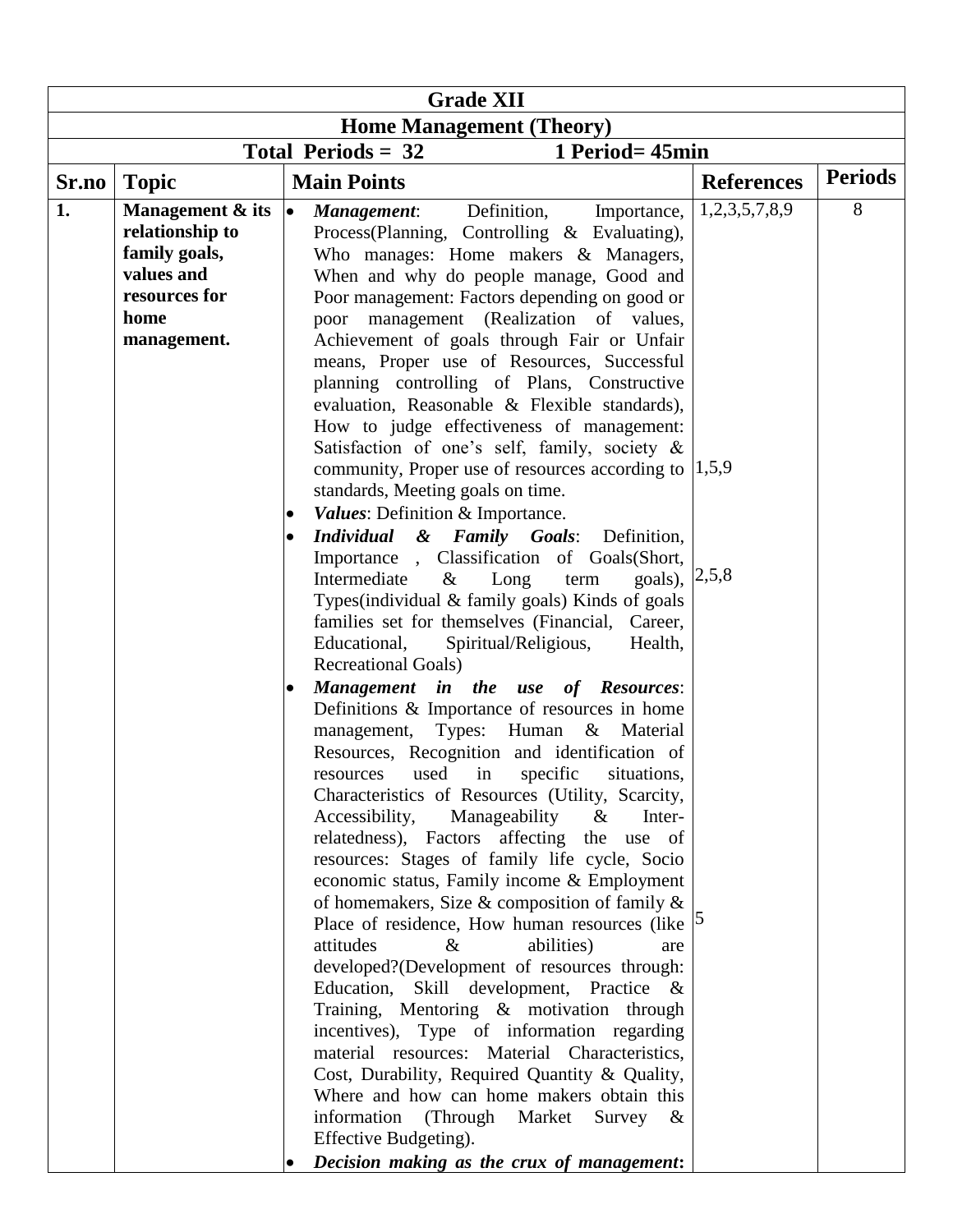| Problem, seeking alternatives, thinking through<br>alternatives, choosing one alternative), Decisions<br>in relation to home management, Kinds of<br>decisions college girls make: Genuine &<br>Habitual Decisions.<br>2.<br>1,8,9<br><b>Management</b> in<br>$\overline{4}$<br><i>Energy:</i> Definition, Unit, Types: (Physical &<br>$\bullet$<br>relation to two<br>Mental), Ways of measuring energy: (Oxygen<br>specific resources:<br>consumption, fatigue, feeling of tiredness),<br>time and energy<br>Energy requirements for various household<br>activities (Bed Making, Washing, Ironing,<br>Cleaning, Dusting, Sitting, Standing, Walking,<br>1,2,6,8,9<br>Kitchen work). |  | Steps of Decision Making Process (defining |  |
|----------------------------------------------------------------------------------------------------------------------------------------------------------------------------------------------------------------------------------------------------------------------------------------------------------------------------------------------------------------------------------------------------------------------------------------------------------------------------------------------------------------------------------------------------------------------------------------------------------------------------------------------------------------------------------------|--|--------------------------------------------|--|
|                                                                                                                                                                                                                                                                                                                                                                                                                                                                                                                                                                                                                                                                                        |  |                                            |  |
|                                                                                                                                                                                                                                                                                                                                                                                                                                                                                                                                                                                                                                                                                        |  |                                            |  |
|                                                                                                                                                                                                                                                                                                                                                                                                                                                                                                                                                                                                                                                                                        |  |                                            |  |
|                                                                                                                                                                                                                                                                                                                                                                                                                                                                                                                                                                                                                                                                                        |  |                                            |  |
|                                                                                                                                                                                                                                                                                                                                                                                                                                                                                                                                                                                                                                                                                        |  |                                            |  |
|                                                                                                                                                                                                                                                                                                                                                                                                                                                                                                                                                                                                                                                                                        |  |                                            |  |
|                                                                                                                                                                                                                                                                                                                                                                                                                                                                                                                                                                                                                                                                                        |  |                                            |  |
|                                                                                                                                                                                                                                                                                                                                                                                                                                                                                                                                                                                                                                                                                        |  |                                            |  |
|                                                                                                                                                                                                                                                                                                                                                                                                                                                                                                                                                                                                                                                                                        |  |                                            |  |
|                                                                                                                                                                                                                                                                                                                                                                                                                                                                                                                                                                                                                                                                                        |  |                                            |  |
|                                                                                                                                                                                                                                                                                                                                                                                                                                                                                                                                                                                                                                                                                        |  |                                            |  |
| <b>Body Mechanics:</b> Relationship of structures of<br>body to method of work and to design of                                                                                                                                                                                                                                                                                                                                                                                                                                                                                                                                                                                        |  |                                            |  |
| equipment: Appropriate working Heights &                                                                                                                                                                                                                                                                                                                                                                                                                                                                                                                                                                                                                                               |  |                                            |  |
| working reach. Basic physical laws (gravity,                                                                                                                                                                                                                                                                                                                                                                                                                                                                                                                                                                                                                                           |  |                                            |  |
| levers, momentum) related to method of work                                                                                                                                                                                                                                                                                                                                                                                                                                                                                                                                                                                                                                            |  |                                            |  |
| 1,8,9<br>and design of equipment: Principles of Body                                                                                                                                                                                                                                                                                                                                                                                                                                                                                                                                                                                                                                   |  |                                            |  |
| Mechanics (Principle of least effort, balanced                                                                                                                                                                                                                                                                                                                                                                                                                                                                                                                                                                                                                                         |  |                                            |  |
| alignment, related to weight, repetition).                                                                                                                                                                                                                                                                                                                                                                                                                                                                                                                                                                                                                                             |  |                                            |  |
| Work Simplification: Who needs to simplify<br>1,2,8,9<br>work? (Mangers), Ways to simplify work:                                                                                                                                                                                                                                                                                                                                                                                                                                                                                                                                                                                       |  |                                            |  |
| Mundell's Classes of change, Acceptance &                                                                                                                                                                                                                                                                                                                                                                                                                                                                                                                                                                                                                                              |  |                                            |  |
| Rejection of change: Considering advantages of                                                                                                                                                                                                                                                                                                                                                                                                                                                                                                                                                                                                                                         |  |                                            |  |
| work simplification.                                                                                                                                                                                                                                                                                                                                                                                                                                                                                                                                                                                                                                                                   |  |                                            |  |
| <b>Time:</b> Factors affecting homemakers' use of<br>lo                                                                                                                                                                                                                                                                                                                                                                                                                                                                                                                                                                                                                                |  |                                            |  |
| time: Size and composition of the family, Size of                                                                                                                                                                                                                                                                                                                                                                                                                                                                                                                                                                                                                                      |  |                                            |  |
| income, Level of household standard, Location of                                                                                                                                                                                                                                                                                                                                                                                                                                                                                                                                                                                                                                       |  |                                            |  |
| the house, Condition of the house, equipment,                                                                                                                                                                                                                                                                                                                                                                                                                                                                                                                                                                                                                                          |  |                                            |  |
| and furnishings, Nature of occupation and<br>activities of family members, The change in                                                                                                                                                                                                                                                                                                                                                                                                                                                                                                                                                                                               |  |                                            |  |
| seasons, Use of Commercial services; Different                                                                                                                                                                                                                                                                                                                                                                                                                                                                                                                                                                                                                                         |  |                                            |  |
| ways of planning the use of time for individuals                                                                                                                                                                                                                                                                                                                                                                                                                                                                                                                                                                                                                                       |  |                                            |  |
| and families: Time Plans, Qualities of good time                                                                                                                                                                                                                                                                                                                                                                                                                                                                                                                                                                                                                                       |  |                                            |  |
| plan.                                                                                                                                                                                                                                                                                                                                                                                                                                                                                                                                                                                                                                                                                  |  |                                            |  |
| 3.<br><b>Management</b> in<br>3,4,5,6,7,8<br>Application of principles of physics to work of<br>6<br>$\bullet$                                                                                                                                                                                                                                                                                                                                                                                                                                                                                                                                                                         |  |                                            |  |
| relation to<br>the home: Characteristics and properties of                                                                                                                                                                                                                                                                                                                                                                                                                                                                                                                                                                                                                             |  |                                            |  |
| household<br>materials used in construction of household<br>equipment<br>equipment: Thermal Properties of Various                                                                                                                                                                                                                                                                                                                                                                                                                                                                                                                                                                      |  |                                            |  |
| Materials used in household equipment (Base &                                                                                                                                                                                                                                                                                                                                                                                                                                                                                                                                                                                                                                          |  |                                            |  |
| Finishing Materials), Laws of Thermodynamics,                                                                                                                                                                                                                                                                                                                                                                                                                                                                                                                                                                                                                                          |  |                                            |  |
| Effects of Heat, Conductors & Insulators; Study                                                                                                                                                                                                                                                                                                                                                                                                                                                                                                                                                                                                                                        |  |                                            |  |
| (Convection,<br>principles<br>of<br>heat<br>transfer                                                                                                                                                                                                                                                                                                                                                                                                                                                                                                                                                                                                                                   |  |                                            |  |
| Conduction<br>Radiation);<br>Refrigeration:<br>$\&$                                                                                                                                                                                                                                                                                                                                                                                                                                                                                                                                                                                                                                    |  |                                            |  |
| Definition, Types of Refrigerators, Construction,                                                                                                                                                                                                                                                                                                                                                                                                                                                                                                                                                                                                                                      |  |                                            |  |
| Operation/ mechanism, Defrosting, Cleaning and                                                                                                                                                                                                                                                                                                                                                                                                                                                                                                                                                                                                                                         |  |                                            |  |
| Care; Importance of these principles in design                                                                                                                                                                                                                                                                                                                                                                                                                                                                                                                                                                                                                                         |  |                                            |  |
| and function of household equipment: Various<br>Functions of Household equipment according to                                                                                                                                                                                                                                                                                                                                                                                                                                                                                                                                                                                          |  |                                            |  |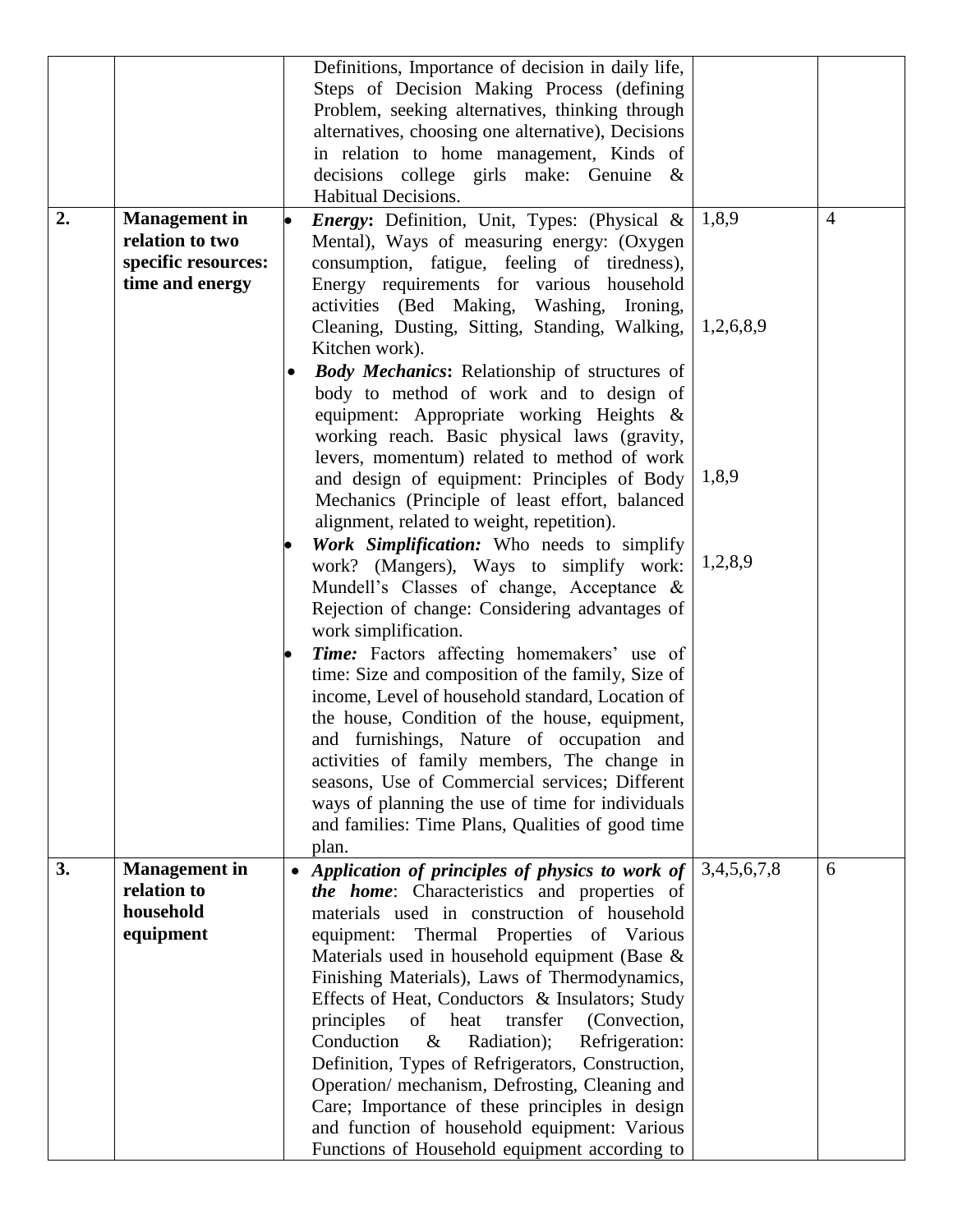|    |                                          | their utility; Application of laws of physics<br>(gravity, levers, momentum) to design and<br>construction of household equipment (simple and<br>complex equipment used in Pakistani homes):<br>Kitchen Equipment (Cookware & Bakeware),<br>Kitchen Utensils & Appliances.<br>Selection, Care, Use & Storage of household<br>٠<br>equipment: Comparison of cost & effectiveness<br>varieties<br>of<br>household<br>between<br>equipment(Knives, Beaters, Graters, Cake Pans,<br>Pans & Pots) used for performing a same job;<br>Minimum (kitchen) equipment needed<br>to<br>maintain a home $\&$ its relationship to its function:<br>(Top range Cooking Equipment, Kitchen tools/<br>Utensils, Oven Cookery/Bake ware); Daily and<br>special care required for household equipment for<br>cooking,<br>cleaning<br>for<br>and<br>cooling<br><b>or</b><br>refrigerating; Placement of equipment to insure<br>most effective and efficient use of working<br>heights: Appropriate Storage Heights, Rules for<br>effective storage, Dry Storage & Wet/ Moist<br>Storage;<br>Storage devices<br>for<br>household<br>equipment:<br>Kinds<br>of<br>Drawers,<br>Shelves,<br>Cupboards, Closets, Wardrobes, Files boxes,<br>Masonry Jars; Principles of functional storage:<br>ways to provide functional storage & devices that<br>can be added to existing storage to make it more<br>functional; Storage & Space Utilization through<br>effective Storage devices (Storage beds, Murphy<br>Beds, Sofa cum Beds, Pull out Pantries, Hidden<br>Compartments in Furniture Design & Wall<br>Storage Units); Problems to consider when<br>planning for storage of equipment: ways to<br>flexible<br>provide<br>storage:<br>Space/Area<br>Consideration, Storage with Sliding Doors &<br>Foldable Furniture. | 4,5,7,8<br>5,7,8<br>6,7,8<br>3,4,5,6,7,8<br>8 |   |
|----|------------------------------------------|---------------------------------------------------------------------------------------------------------------------------------------------------------------------------------------------------------------------------------------------------------------------------------------------------------------------------------------------------------------------------------------------------------------------------------------------------------------------------------------------------------------------------------------------------------------------------------------------------------------------------------------------------------------------------------------------------------------------------------------------------------------------------------------------------------------------------------------------------------------------------------------------------------------------------------------------------------------------------------------------------------------------------------------------------------------------------------------------------------------------------------------------------------------------------------------------------------------------------------------------------------------------------------------------------------------------------------------------------------------------------------------------------------------------------------------------------------------------------------------------------------------------------------------------------------------------------------------------------------------------------------------------------------------------------------------------------------------------------------------------------------------------------------------------------|-----------------------------------------------|---|
| 4. | <b>Comfort and</b><br>beauty in the home | Areas in a home: Philosophies and/or beliefs<br>underlying the division and function of various<br>areas of the home: recreational area, sleeping<br>area, working area etc. (for e.g. home as a place<br>of security, comfort, hospitality, beauty and as a<br>place to develop individual personalities);                                                                                                                                                                                                                                                                                                                                                                                                                                                                                                                                                                                                                                                                                                                                                                                                                                                                                                                                                                                                                                                                                                                                                                                                                                                                                                                                                                                                                                                                                       | 2,3,5<br>2,3                                  | 6 |
|    |                                          | Criteria by which one can judge attractiveness in<br>a home (3 Aspects of an Interior; Floors, Walls &<br>Roofs); How to achieve attractiveness in a home<br>available<br>with<br>resources.<br>Application<br>of<br>Principles and Elements of Arts in Home<br>Furnishings (Floors & Floor Coverings, Window<br>Treatments, Accessories).<br>Functional housing: How to achieve comfort<br>and beauty in a home with resources available at                                                                                                                                                                                                                                                                                                                                                                                                                                                                                                                                                                                                                                                                                                                                                                                                                                                                                                                                                                                                                                                                                                                                                                                                                                                                                                                                                      | 2,3,4,5,6,7,8,9<br>3<br>3,5,10                |   |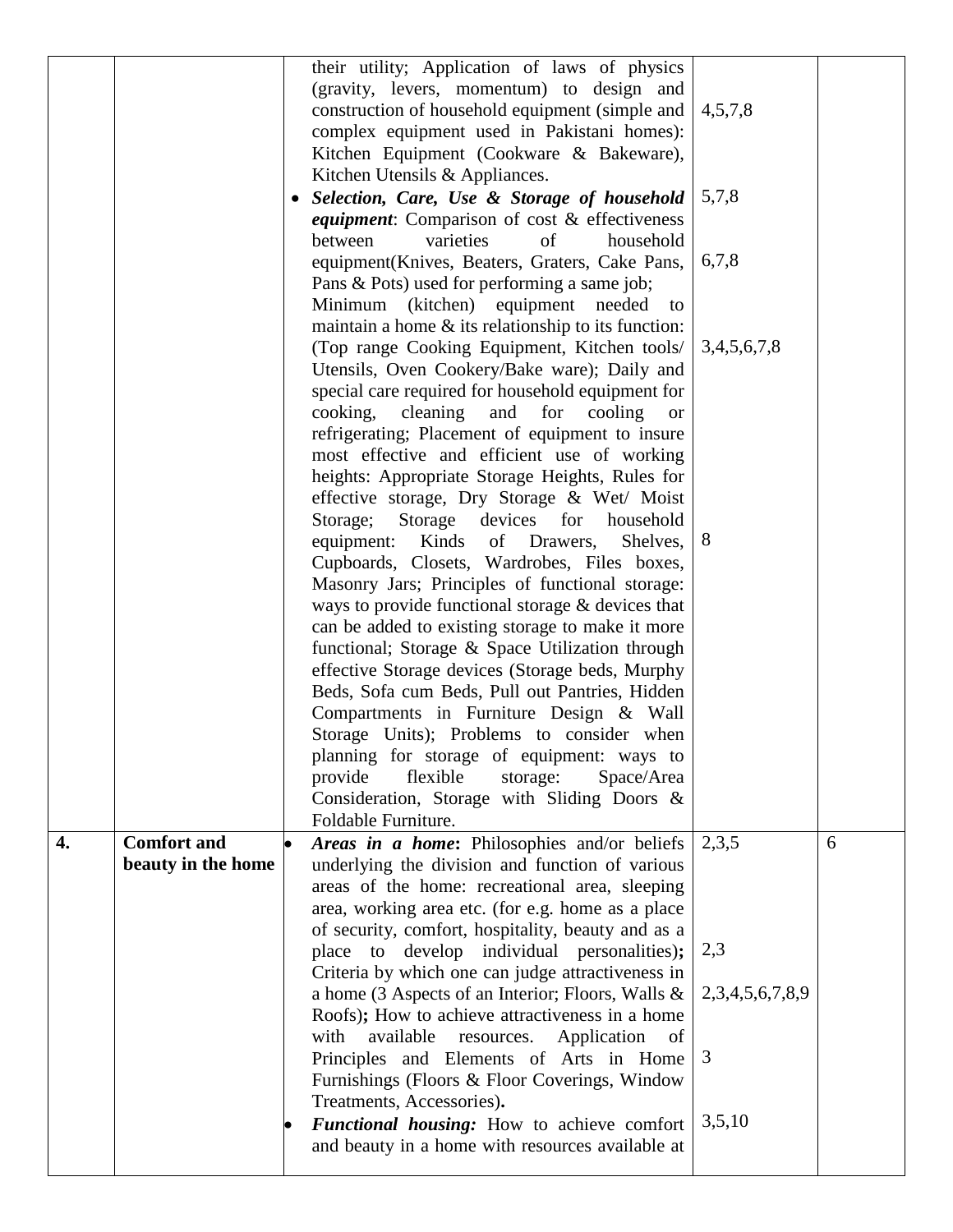|    |                                            | various income levels (Low, Middle & High<br>Income).<br><b>Application of Principles and Elements of Arts</b><br>in furniture & its arrangement: Application of<br>harmony, balance, proportion, rhythm, emphasis,<br>tone, color, form, texture etc. in home;<br>Construction techniques in making furniture<br>joints: direction of grain finishes etc.; direction of<br>grain finishes etc., Furniture Joints Mortise &<br>Tenon Joints, Dovetail Joints, Dowel Joints, Glue<br>Joints), Furniture finishes; Factors in wise<br>selection of Furniture and Furnishing: Socio<br>economic status, Aesthetic values & Functional<br>utility, Principles of Furniture Arrangement,<br>Floor Plan & Flooring Symbols, Major Furniture<br>Pieces in Bedroom & T.V/ Living Room;<br>Materials used to make Furniture and Furnishings<br>with emphasis on indigenous (native/local)<br>materials: Furniture Materials (Wood, Wrought<br>Iron, Steel, Plastics, Fiber glass), Upholstered<br>Furniture.                                                   | $\overline{7}$<br>2,5,9<br>2,3,4,5,6,7,8,9  |   |
|----|--------------------------------------------|-------------------------------------------------------------------------------------------------------------------------------------------------------------------------------------------------------------------------------------------------------------------------------------------------------------------------------------------------------------------------------------------------------------------------------------------------------------------------------------------------------------------------------------------------------------------------------------------------------------------------------------------------------------------------------------------------------------------------------------------------------------------------------------------------------------------------------------------------------------------------------------------------------------------------------------------------------------------------------------------------------------------------------------------------------|---------------------------------------------|---|
| 5. | <b>Protection of</b><br>health in the home | Sanitation in the home: Study current sanitation<br>practices and ways to improve home sanitation,<br>Cleaning Equipment: Manual (Brooms, Mops,<br>Dusters etc.) & Automatic (Vacuum Cleaner,<br>Washing Machine & Dishwasher), Laundry<br>Equipment, Cleaning Schedules (Daily, Weekly<br>& Monthly)<br>Constructional features of the house in relation<br>to the family health: Ventilation: Definition,<br>Types (Mechanical/forced, Natural & Hybrid<br>ventilation), Proper Ventilation Equipment for<br>Your Home, Maintaining thermal comfort;<br>Lighting: Definition, Sources of Light(Natural &<br>Artificial), Properties of Light, Propagation of<br>Light, Lighting Fixtures, Lighting by Room<br>Activity<br>Drainage & Disposal of refuse: Definition,<br>Household Waste, Disposal of Water Waste,<br>Home Plumbing(Guttering); Disposal of Body<br>Waste (The Water Carriage System & the Dry<br>Conservancy Systems); Insulation: Definition &<br>Importance, Thermal Insulation, Types of Home<br>Insulation for Summer & Winter. | 3,4,6,7,8<br>4,5,6<br>2,4,5,6,9<br>3<br>6,7 | 8 |